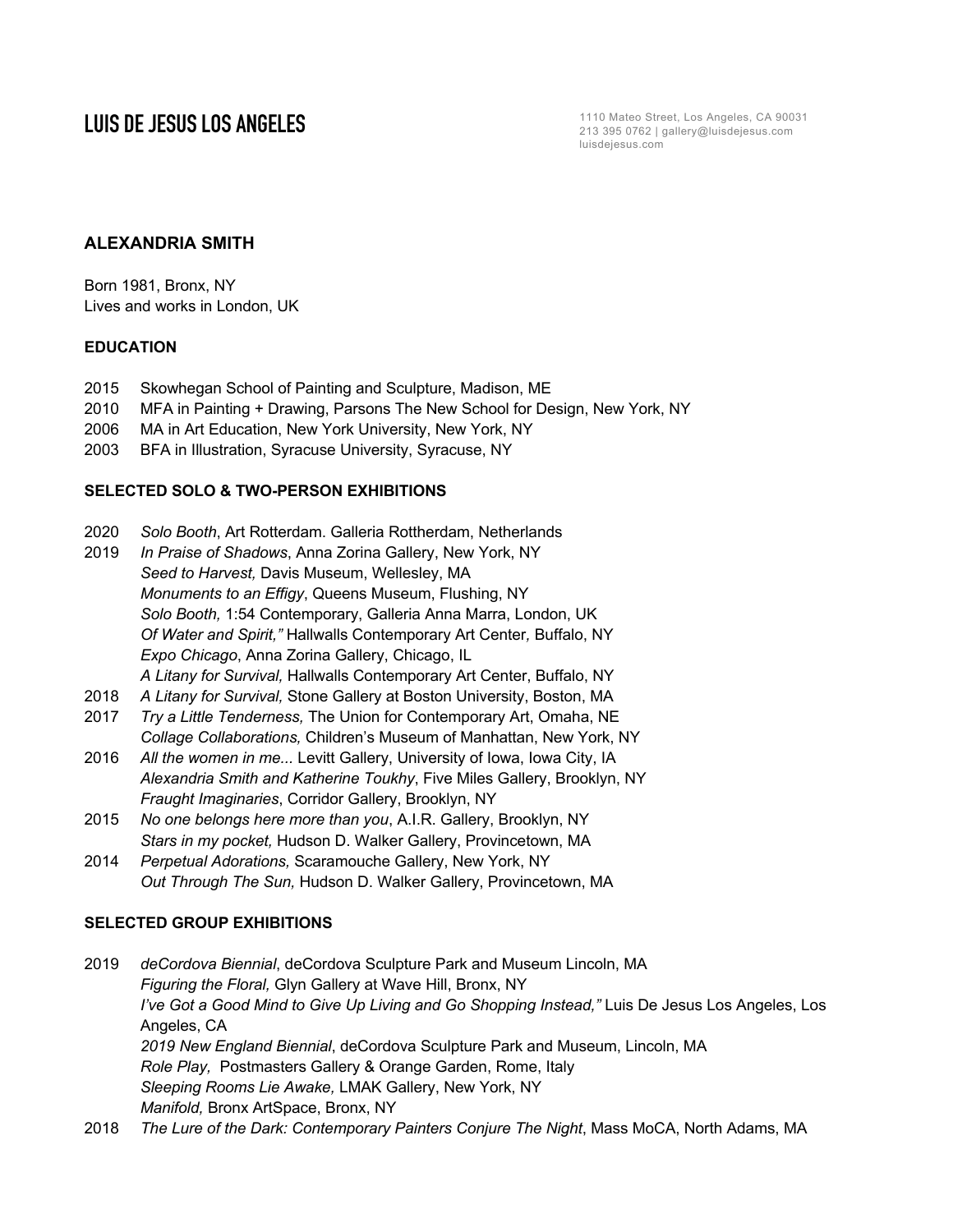# **LUIS DE JESUS LOS ANGELES**

*Nine Moments for Now,* Hutchins Center's Cooper Gallery at Harvard University, Cambridge, MA *States of Freedom: The Figure in Flux*, Tufts University Art Galleries, Aidekman Arts Center, Medford, MA *Cosmic Traffic Jam,* Zevitas Marcus Gallery, Los Angeles, CA *Postcards from New York II,* Anna Marra Contemporanea, Rome, Italy *Said by Her,* Lesley Heller Gallery, New York, NY *#SayHerName: Watch Us Werk,* VanDernoot Gallery, Lesley University, Boston, MA 2017 *Black Women Artists for Black Lives Closing Reception,* Brooklyn Museum, Brooklyn, NY *SIP Fellowship Exhibition*, Robert Blackburn Gallery, New York, NY *Collage Collaborations,* Children's Museum of Manhattan, New York, NY *Black Pulp!*, Zilkha Gallery at Wesleyan University, Middletown, CT; Contemporary Art Museum at USF Tampa, Tampa, FL *Round 46: Black Women Artists for Black Lives,* Project Row Houses, Houston, TX *Vanishing Points,* curated by Andrianna Campbell, James Cohan Gallery, New York, NY 2016 *Black Women Artists for Black Lives,* New Museum, New York, NY *Cultural Landscapes,* The Fed Galleries at KCAD, Grand Rapids, MI *Black Pulp!,* Yale School of Art, New Haven, CT; International Print Center, New York, NY *Africa's Out*, Pioneer Works, Brooklyn, NY 2015 *Inside/Outside: Works from the Skowhegan Archives*, curated by Michelle Grabner, Common Street Arts Gallery, Waterville, ME *Africa's Out*, Barbara Gladstone Gallery, New York, NY *Power, Protest, Resistance,* Rush Arts Gallery, New York, NY *Tales and Passions*, Galerie Placido, Paris, France *INSITU: Women Artists in Place*, Jamaica Center for Arts and Learning, Jamaica, NY *Selected Works: FAWC Fellows,* Provincetown Art Association and Museum, MA 2014 *I found God in myself: 40th Anniversary of For Colored Girls,* The Schomburg Center for Research in Black Culture, New York Public Library, New York, NY *Made in Paint,* Sam and Adele Golden Gallery, New Berlin, NY *Last Night I Had a Glimpse of the Good Life,* Thierry Goldberg Gallery, New York, NY *I See You: The Politics of Being*, Harvey B. Gantt Center, Charlotte, NC *Context and Counteractions,* Provincetown Art Association and Museum, MA **AWARDS / RESIDENCIES** 2019 Queens Museum | Jerome Foundation Fellowship, Flushing, NY NXTHVN Studio Fellowship, New Haven, CT

The Fountainhead Residency, Miami, FL 2018 Bemis Center for Contemporary Art, Omaha, NE The MacDowell Colony, Peterborough, NH

Pioneer Works Residency, Brooklyn, NY

- 2017 LMCC Process Space Residency, Governor's Island, NY Yaddo Residency, Saratoga Springs, NY NYU Artivist-in-Residence Fellowship, New York, NY
- 2016 Pollock-Krasner Foundation Grant Elizabeth Foundation for the Arts/Robert Blackburn Studio Immersion Fellowship, New York, NY